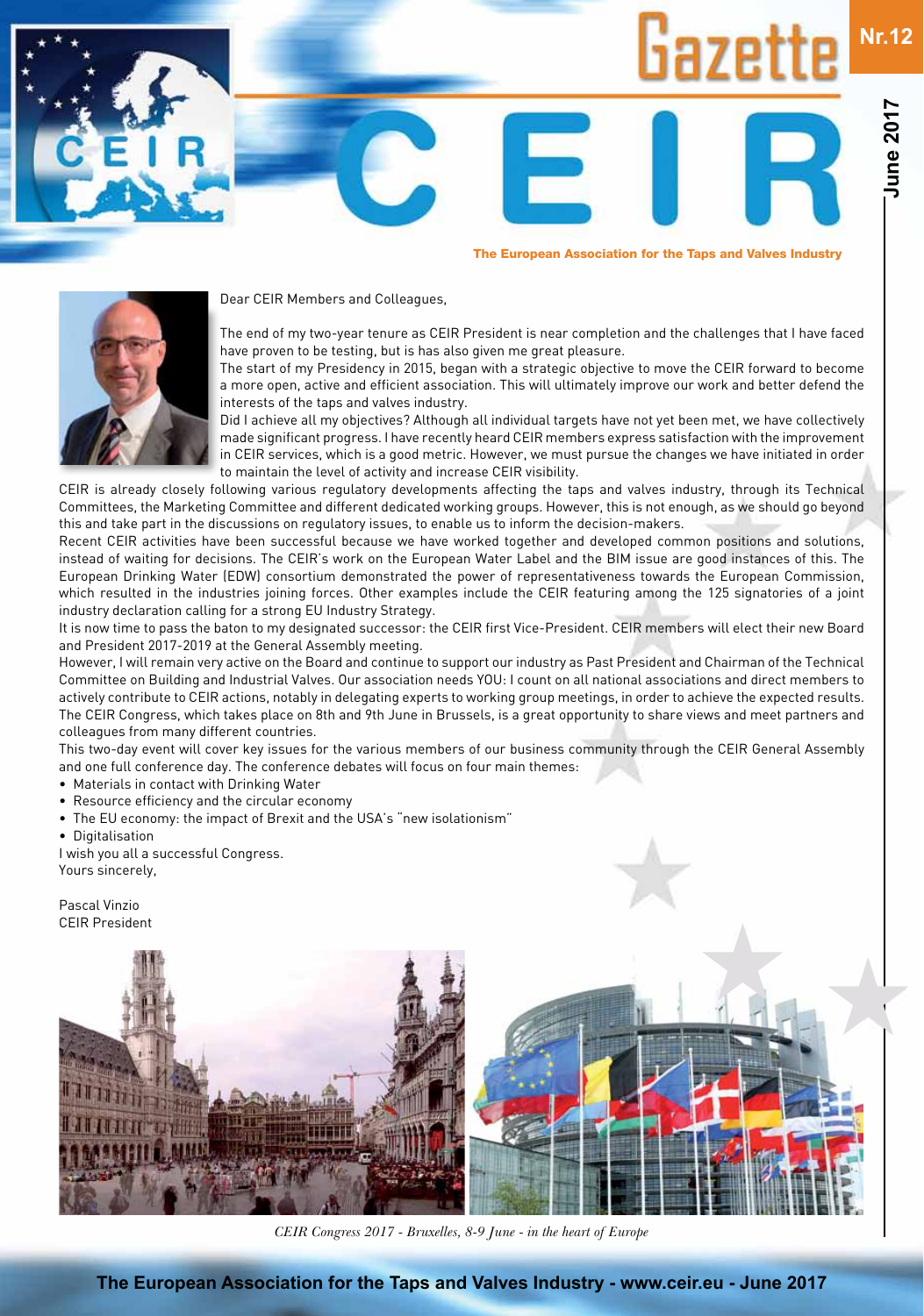### **DRINKING WATER DIRECTIVE**

National laws on products in contact with drinking water is a concern for the European taps and valves industry, but the last 12 months have shown several signs that the long expected harmonisation is about to happen. Last summer, an evaluation of the Drinking Water Directive has been published, followed by a commission roadmap and an impact analysis early 2017. This clarified the need to work on the article 10 that today simply asks member states to develop regulations on materials in contact with drinking water. In addition the commission ordered another study specifically on this topic. The conclusion published this year are very clear: to achieve a true single market for these product, a new regulatory framework has to be developed. Other policy options can be considered that can achieve mutual recognition or partial harmonisation, interesting and probably useful short term intermediate steps if we do not forget the long term objective of a single market.

The Construction Product Regulation contains one essential requirement about the release of substances in the drinking water. However, the standardisation mandate 136, issued initially in 2001, has permit to develop some test standard, but not yet the necessary product standards that would be necessary for harmonisation. Proposals of replacement of Mandate 136 have been issued at the end of 2016 and may allow CEN to continue its standardisation work, but anyway, for several reasons CPR is maybe not the most appropriate way to create the expected simple market for taps and valves.

Hopefully, in parallel to this work activity in Brussels, Member States are not only developing and amending their national regulation independently resulting in more barriers to trade. There are also initiatives, that could lead to mutual recognition between a few countries. This is for example the case of the 4MS that continue to publish new documents even if the transposition in national regulations can be very slow. CEIR supports this project and especially the work that is about to start on "minor products". CEIR is particular please to see that the industry is invited to participate to this work. As member of the consortium "European Drinking Water", CEIR will make proposals so that future national requirements, and hopefully future European legislation tend to a reasonable scheme for assemble products. Each tap and each valve contain a number small parts made of various material for which an adapted level of requirement should be adopted in order to limit compliance costs and allow innovation.

This topic has been discussed for long time and the failure of European Acceptance Scheme a few years ago shows that the ongoing process will not be easy and probably

last long. But we can also a strong motivation to find compromises and move forward on the industry side: CEIR, national associations, member company share this willingness with other sector in this new European Drinking Water Consortium.



### **ONE LABEL FOR ONE INDUSTRY**

Benjamin Franklin once said that there are only two certain things in life, "death and taxes".

Contrary to this there is a third and it is that our earth's resources are finite.

Amongst the biggest challenges in our troubled world will be how we plan to manage those dwindling resources, and recycle, repair and renew what we already have, including buildings and their contents.

For the sake of our future generations we have to take care of what we have got. The old saying "waste not, want not" is now more important than it's ever been and we as leaders in the design and construction industries, have a responsibility to heed its premise and act sustainably.

#### WATER IS TOP OF THE LIST

At the top of the sustainability list is water, a resource which is so crucial to life.

Water supply is under increasing stress and although Mother Earth seems to have an endless supply, the world is using too much. It means for us mere humans, it's often the wrong sort of water and in the wrong place!

The sustainability and continuity of our natural resources is one of the most important issues facing future generations. With that in mind, the independent and entirely voluntary European Water Labelling Scheme was developed by manufacturers in the UK bathroom industry. It is now firmly established across Europe and beyond.

The scheme's online database www.europeanwaterlabel. eu and accompanying product label shows the waterconsumption characteristics of bathroom and kitchen products by using a quick-to-discover approach. This enables industry professionals to select products to suit their client's brief and budgets in an informed and educated way. The associated Water Calculator www. thewatercalculator.org.uk/ helps the architect and specifier to conform with the relevant regulations. The label helps in the drive to reduce waste.

The European Water Label is now proving to be a major design influencer in the bathroom and kitchen industry, and an unintended, but very welcome



consequence of its development is that it is becoming a catalyst for good bathroom layout and design.

The award winning scheme is now, undeniably, the most important labelling scheme of its type. It is a force for good in the construction industry.

Bathroom and kitchen manufacturers are working conscientiously to develop products which are both water and energy efficient, whilst maintaining excellent performance and consumer satisfaction. Manufacturers are now pitched against each other in the race for the most efficient products in their particular category.



**June 2017**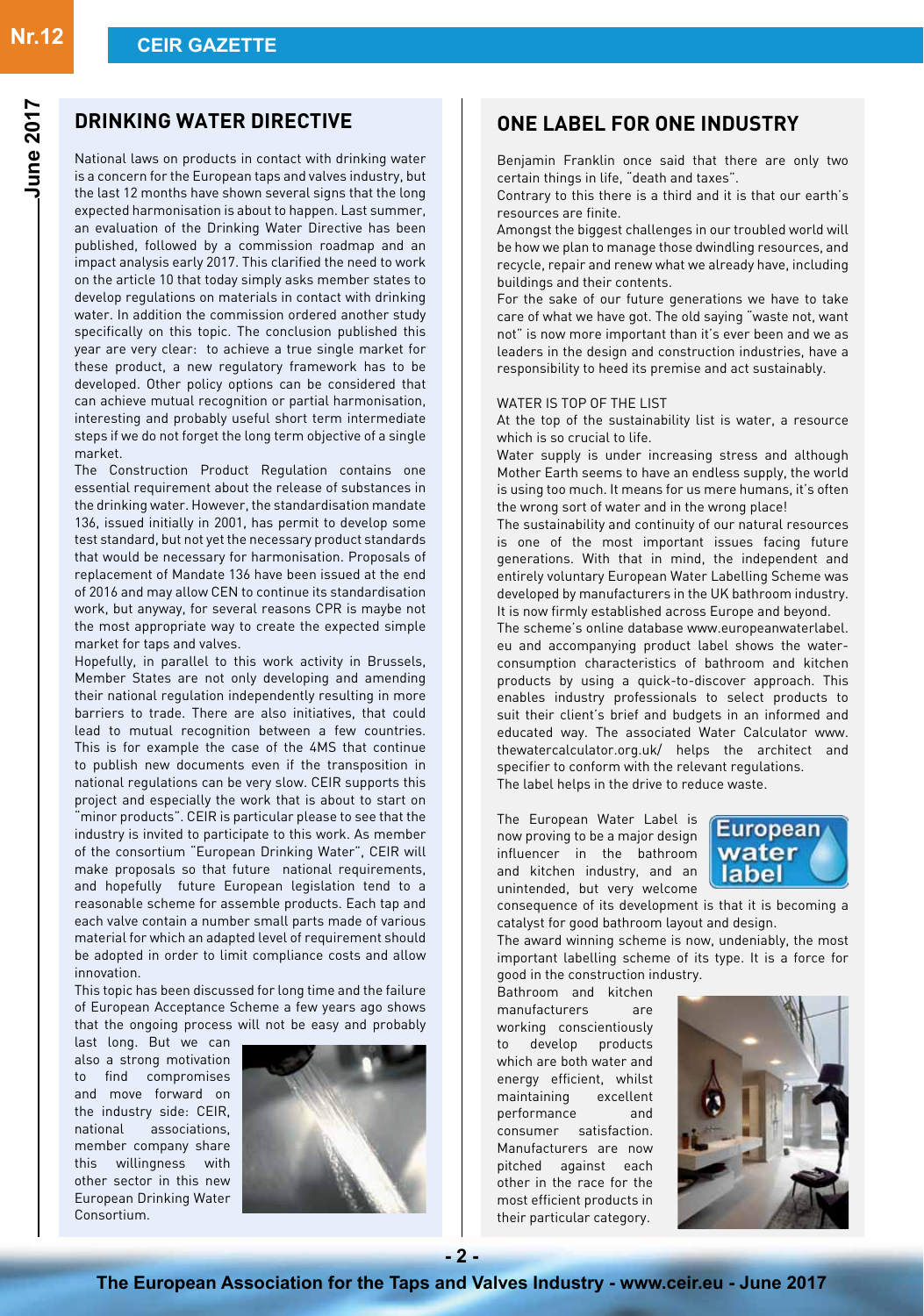**June 2017**

**June 2017** 

# **ADDITIVE MANUFACTURING FOR THE VALVE INDUSTRY**

The term "additive technologies" includes all those operations that add material for the creation of a product. Typical examples of these technologies, in traditional interpretation, are welding and foundry (with its many variants).

Additive technologies can be used to process a wide range of materials. In the recent past, the definition began to distinguish several new technologies capable of achieving "aggregation" of powders (metallic, polymeric or other), parts characterized by complex geometries and obtained in "near net Shape" from the mathematical model defined in CAD systems. Among these, the most similar to the typical "machine tool" productions use electron beams or laser beams to sinter or melt powders of various metals (titanium, aluminum and other) or polymeric materials.

Adaptive technologies allow to disconnect from the classic "design for manufacturing" rules, which are in turn linked to the traditional processes of mechanical technology. From this comes the possibility of

- Shorten the production chain to create functional prototypes or, better, customized products in small or very small series (and / or to work unusual materials);
- reduce / eliminate assembly phases, giving rise, for example, to complex parts without the need for welding;
- Create very complex geometric features and difficult / impossible to implement with other technologies.

This highly "manufacturing" connotation distinguishes the additive technologies and the machines / processes associated with the so-called "3D printing", essentially linked to the world of "makers" and including so-called "digital artisans," playful and personal manufacturing applications (domestically or similarly).

While there are plenty of well-known consumer products created with 3D printing, there are more and more industrial products being produced around the world with this technology. In this sense in the valve industry, the use of additive technologies in production of valves is a real innovation with a big impact for the sector.

Additive technologies make possible the manufacture of valve of any design regardless the design complexity. This is extremely important, because allow to avoid manufacturing constraints related to machining, molding, etc.

Production of valves by additive technologies does not need any special tooling neither casting, so the shifting the production to a totally different object is completely easy and immediate. Redesigning stages has no influence in the production costs, consequently, allowing advantages for valves manufacturers specialized in low-to-medium volume production, or active in highly personalized customer market.

Moreover, additive technologies let the opportunity to product development teams to have a rapid iteration between designs, assembly and functional tests, bringing about a remarkable decrease in both time and product development costs.

**Ultimaker** 

MD applies, neither the PED nor its harmonized standards would apply, giving way to the appearance on the European market for hardware designed, manufactured, or even made of doubtful materials...

CEIR presented its position in various European bodies and then to the European Commission on 9/10 November 2016. Following this, the Commission presented in March 2017 its draft guide defining the limits of the application of one directive or the other and to which valves they apply. Since this draft guide has been challenged by various Member States (as it is contradictory), the CEIR will continue these actions in order to maintain the single application of the PED to the valves, thus preserving the stability of the market.

# **MACHINERY DIRECTIVE AND INDUSTRIAL VALVES**

based on a purely legal aspect to claim that mechanical hazards are not covered by the PED, the latter dealing only with the pressure risk and neglecting the protection of the user during the operation of the valves. However, if the



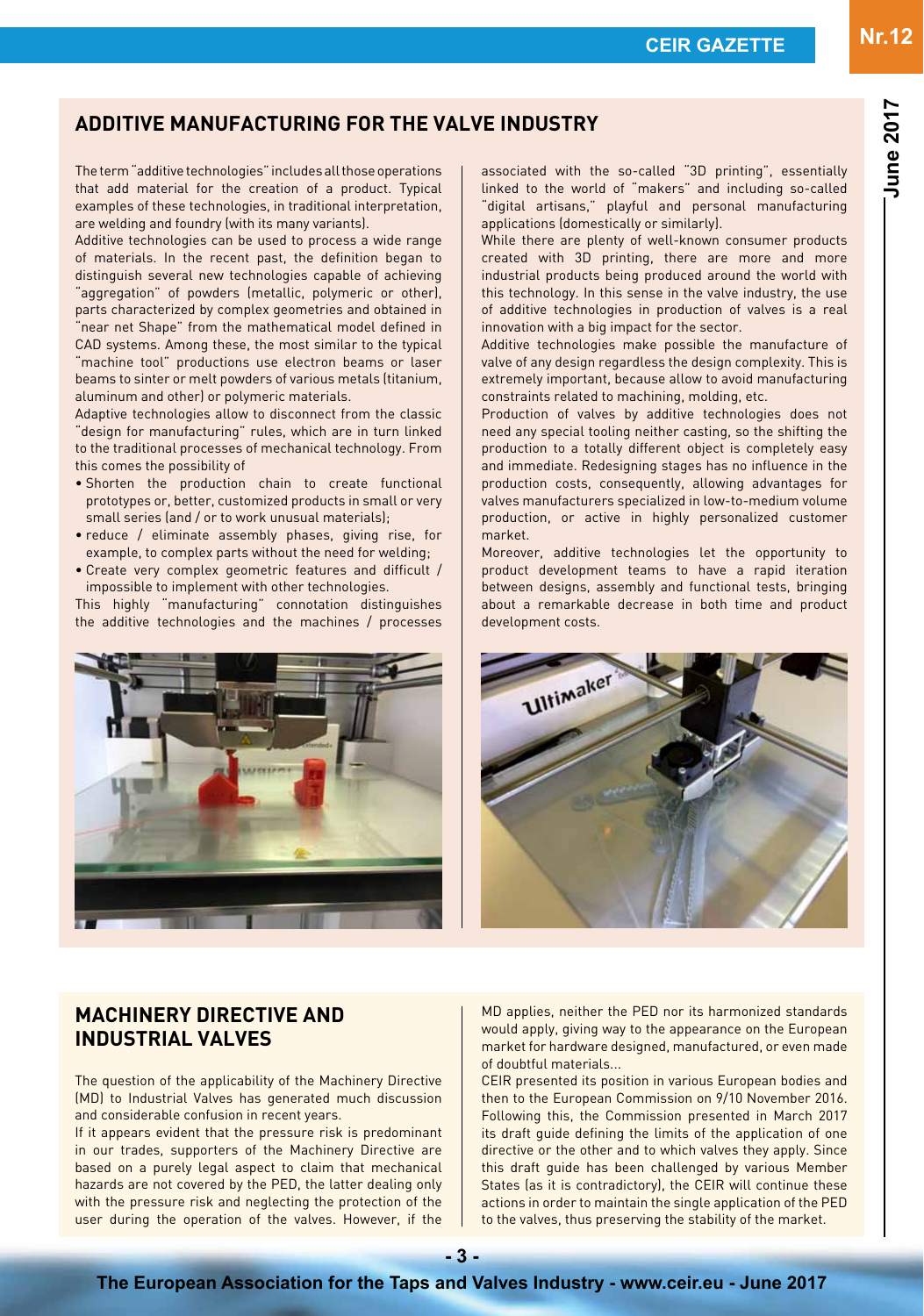# **DUAL USE REGULATION**

The Dual-use regulation is under revision and a proposal has already been published which aims at modernising the EU export control regime.

Amongst other equipment, some industrial valves are in the scope of the regulation and this topic is carefully followed by Orgalime and the national associations.

What we have noticed in the first draft and worries the industry  $i<sub>s</sub>$ .

- the introduction of cyber-surveillance technologies to the regulation's scope
- undue reinforcement of the catch all clause
- widening the security concept to include human rights
- Some positive improvements are welcomed such as :
- the fact that global export authorisation for large projects will be valid for the entire duration of the projects
- the introduction of new General Authorisation (EUGEA)

Technologies and goods that are subject to export controls should be in line with the relevant international regimes, otherwise the EU will risk undermining the competitiveness of its industry.

The initial purpose to protect national security and prevent the proliferation of arms of mass destruction should be kept and not be mistaken as a tool to protect human rights with the EU unilaterally enlarging the scope of export controls.

The next step in the process is for the draft report from the European Parliament to be scheduled and to be adopted in Committee on 11 July, which will be adopted in Plenary in September. In the meantime, the Council's dedicated working party on dual-use goods continues its examination of the Commission proposal in monthly meetings.



### **2018 CEIR Congress will be in Italy organized by the Italian Association AVR**



### **THE 2017 INDUSTRY OUTLOOK: SLIGHT OPTIMISM AFTER NO GROWTH IN 2016**

Based on our recently issued Market Forecast of Industrial Valve Shipments in the United States for 2017 as well as presentations at our recently completed VMA Leadership Forum in Philadelphia coupled with discussions with our industry leaders. 2017 will not be a banner year for the industrial valve industry in the U.S. and Canada but will improve over 2016.

Our Market Forecast is showing a small increase in 2017. The only end-user industries indicating growth are water and wastewater, petroleum refining and iron & steel. Others are either flat or down. This reflects what was said by our industry leaders at our Valve Industry Leadership Forum in March. Some of the phrases used to describe this year as well as 2016 were "challenging", "tough" and "no projects". It was also cited that these market conditions were not limited to the U.S. and Canada. The table below shows the share of market for 2017 for each of the 15 industries followed in the U.S. $\cdot$ 

| <b>Power Generation</b>      | 11.8%   |
|------------------------------|---------|
| Co-Generation                | 1.8%    |
| <b>Gas Distribution</b>      | 1.9%    |
| Oil & Gas Transmission       | 5.9%    |
| <b>Petroleum Production</b>  | 10.5%   |
| Petroleum Refining           | 11.9%   |
| Chemical                     | 18.4%   |
| Iron & Steel                 | 1.9%    |
| Pulp & Paper                 | $6.1\%$ |
| Marine                       | 1.3%    |
| Commercial Construction 4.7% |         |
| Food & Beverage              | 2.3%    |
| Water & Sewage               | 18.1%   |
| Mining                       | $0.6\%$ |
| Textile                      | 0.4%    |
| Other                        | 2.3%    |

Our economic consulting firm ITR Economics made a presentation at the Forum which pretty much echoed what our industry leaders shared with me, namely limited growth in 2017 in the leading indicators related to our industry. ITR went on to say that "U.S. Industrial Production, our benchmark for the U.S. economy (along with GDP) is flat. We recently contracted with Oxford Economics out of the United Kingdom for a Global Market Forecast for our membership.

We will continue to monitor 2017 and in August in Boston at our Market Outlook Workshop we will hear from 11 end-user industry experts the outlook for 2018.

Our 79th Annual Meeting will be held September 13-15 at the beautiful Ritz Carlton Hotel in Amelia Island, Florida and we encourage CEIR members to join us. Registration opens on June 12th.

William S. Sandler, CAE President Valve Manufacturers Association www.vma.org

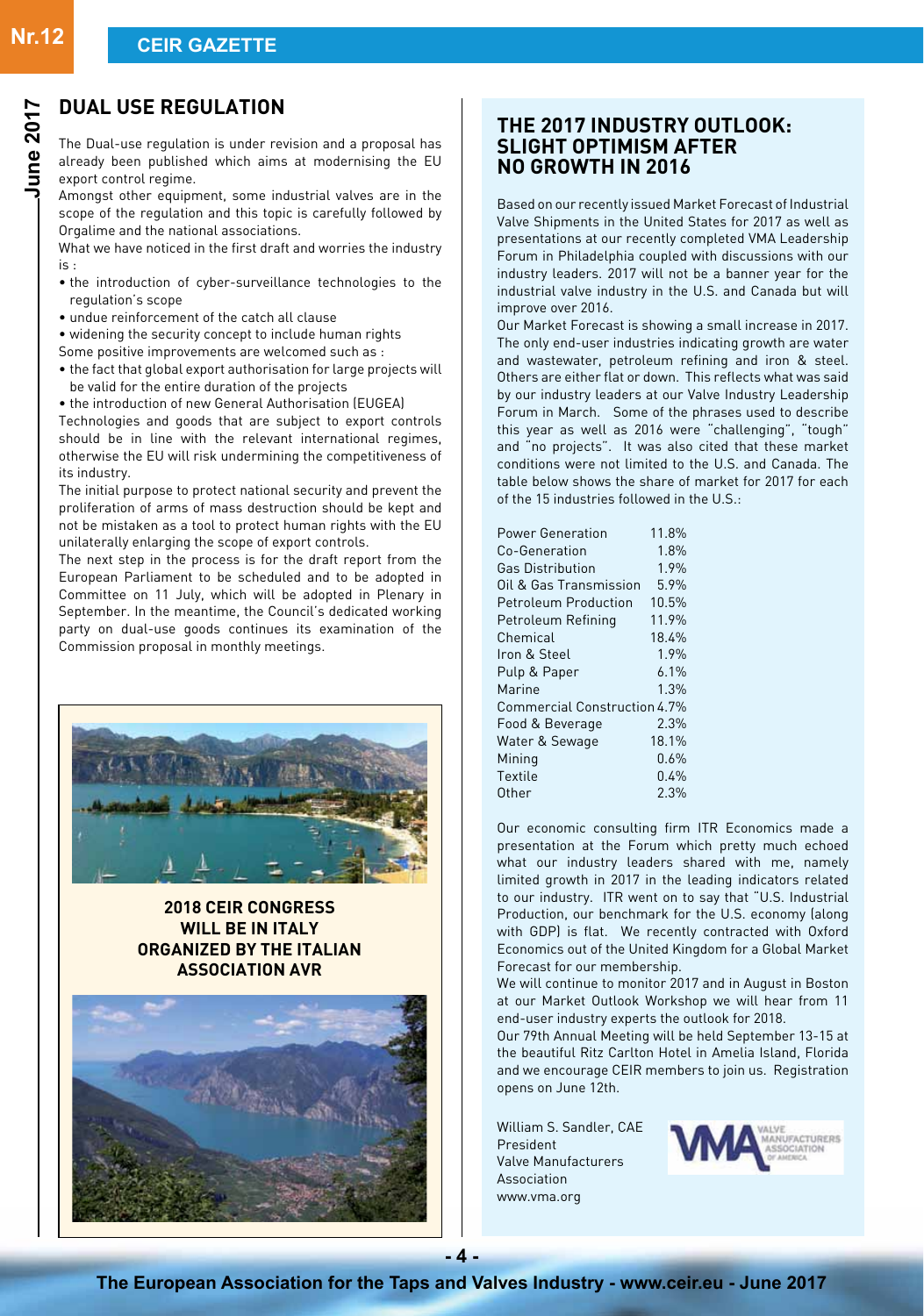**June 2017**

**June 2017** 

### **BUILDING INFORMATION MODELING**

As announced in the previous CEIR Gazette, the BIM is growing and is no longer limited to the building itself but also to industrial facilities. Among the recognized advantages, the BIM allows:

- to speed up the working methods,
- to improve cooperation between the various actors,
- to facilitate the training of operators thanks to augmented reality,
- to accompany the maintenance agents on the ground always in augmented reality,

#### • ...

It is however necessary that the data and characteristics of our components are properly structured. If the standardization work on methodologies for defining product characteristics has not been completed, the CEIR has already prepared and communicated within CEN/ TC442 its lists of properties allowing to characterize both sanitary and industrial valves.

It is essential that manufacturers control the definition of the numerical characteristics of their products, since they are the ones who have knowledge of the latter and know what is feasible or not.

Furthermore, it has been proposed in CEN/TC442 that its role is recognized by CEN/BT as transverse.

By that way, the Products TCs would be responsible, by applying the methodologies developed by CEN/TC442, to define the numerical characteristics and to integrate them into the Products Standards within their scope.

### **BIM**

# **INTEGRATION OF ISO 16757 AS EN STANDARDS POSITION OF CEIR**

CEIR and FECS believe that manufacturers must play a key role in the ongoing development of an acceptable international harmonised Building Information Modeling (BIM) system for the bathroom industry.

Therefore, CEIR and FECS agreed to work together to achieve this goal.

CEIR and FECS believe that the industry needs to be aware of the templates that are under development in the various countries. In addition, when necessary, the Industry must voice its opinion to CEN/TC 442 for BIM standardisation. This is due to the nature and scope of CEN/TC 442:

- it covers standardisation in the field of structured semantic life cycle information for the built environment that may impact manufacturers
- it is developing a structured set of standards, specifications and reports which specify methodologies to define, describe, exchange, monitor, record and securely handle asset data, semantics and processes with links to geospatial and other external data that may impact manufacturers.

As a CEN/TC 442 liaison committee, CEIR together with FECS provided the WG4 with a joint recommendation on BIM Product Data Templates for:

- valves
- taps
- sanitaryware products

This recommendation aimed to provide CEN/TC 442 with the Industries direct input for consideration.

As a CEN/TC 442 liaison committee via the WG4 sessions, CEIR, and indirectly FECS, were informed about the integration of ISO 16757 into EN standards covering BIM. However, this raises strong concern, notably in terms of feasibility, liability and compatibility.

The reason for this concern is:

ISO 16757 part 1 §3.4 requires that the behavior of the product is defined by an "arithmetic function" according to environmental variables (BSS properties) instead of "normally done by tables, formulas, or diagrams where the reader can relate some situation specific parameters of the system with the actual behaviour of the product".

Therefore, CEIR is drafting (with FECS) a Position Paper addressed to CEN/TC 442 stating the above mentioned concerns and questioning the feasibility of functions from a physical / mechanical point of view, the accuracy of the environmental variables and the overlap between VDI specifications and harmonised product standards

Also, the ISO 16757 series was presented as based on a set of specifications (VDI3805) defining the properties of the products. These specifications are redundant with certain parts of the Product Standards. Therefore, they should not be used as a substitute for the work carried out by Product TCs, which has been the subject of a European consensus.

### **CEIR and FECS recommendations**

For the reasons stated above, CEIR and FECS recommend that the required product properties remain those contained in the CEIR and FECS BIM Product Data **Templates** 

These documents have been handed over to CEN/TC 442 WG4 as a recommendation for valves, taps and sanitaryware products. In the light of the state of the art, these templates are based on the Product Standards used by the professionals responsible for designing the installation of the product.

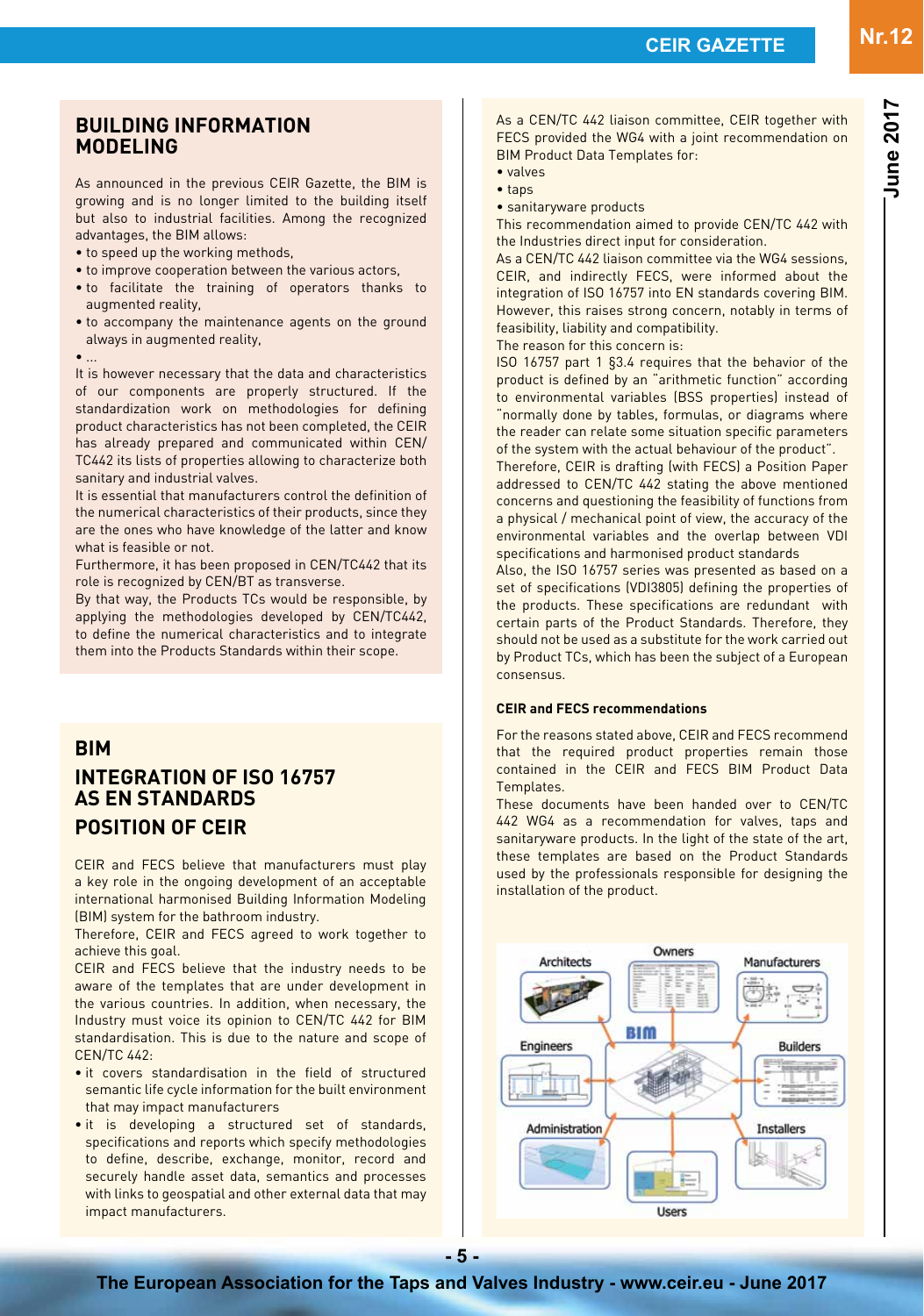### **MARKET SURVEILLANCE**

Regulations regarding the fitness for purpose, and by implication the safety of bathroom products, are being habitually flouted by unscrupulous manufacturers and importers. This concerning fact was highlighted in a recent European Commission report and it has confirmed what the Bathroom Manufacturers Association has believed for some time.

"This is outrageous and nothing short of a scandal" claims Yvonne Orgill, Chief Executive of the BMA. "Consumers throughout the UK are purchasing bathrooms which they believe to be up-to-standard and safe to use, but in fact, because they don't know who made them, or where they came from, they could be spending hard-earned cash on substandard and illegal product."

Our laws state that those bathroom products which are covered by Harmonised European Standards must have the CE Mark fixed to the product, instructions or packaging. CE marking is an indicator of a product's compliance with legislation. It is not a quality mark but it does indicate 'fitness for purpose.'

### **Circulareconomy**

The European Commission continues to implement its Circular Economy Action Plan via different pieces of EU legislation for all stages of a product's lifecycle. This Action Plan intends to address the whole value chain, from production and consumption, to waste management and the market for secondary raw materials. The objective is to close the loop of the circular economy.

As a reminder, the European Commission adopted an ambitious Circular Economy Package in December 2015. This aims to stimulate Europe's transition towards a new economy model intended to reduce waste and resource consumption and ensure an optimal duration of materials and energy used in products. The European Commission initially addressed the recycling issue and the waste phase through a review the European legislative framework on waste and specific waste streams. It also developed guidance for Member States on converting waste into energy.

At the production phase, additional pieces of legislation are embedded in the circular economy to tackle the



Members of the BMA, trustworthy manufacturers of branded bathroom products embraced the regulations when they became legally binding in 2013. However, devious manufacturers and importers are known to contravene the law and consumers are the worse for it.

"The consumer has the right to know that their bathroom products do comply with the regulations and all those in the supply chain - retailers, installers and merchants need to know their legal obligations," says Orgill.

The report, "Enforcement and Compliance" was published on the DG GROW website http://ec.europa.eu/DocsRoom/ documents/21181

It shows the results of a survey of companies and industry associations throughout Europe. Most of the respondents agreed that there was a high level of non-compliance in industry and 80% of businesses confirmed that noncompliance has a negative impact on their sales and/or market share.

"Our industry is being adversely affected and consumers could be being put into harm's way" says Orgill "The association will continue to be very vocal about the problem and highlight the issues with the relevant authorities." www.bathroom-association.org



resource efficiency issue. For example, the Ecodesign framework is considered as a key instrument to improve resource efficiency. The Ecodesign instrument is now expected to contribute more significantly to "closing the loop" of a product's lifecycle. Product-specific implementing measures should offer greater incentives for recycling and reuse. Indeed, the long-awaited Working Plan 2016-2019 promotes Ecodesign to systematically tackle material efficiency issues at the design phase. For example, the Commission will propose productspecific and horizontal requirements, such as minimum durability of products, availability of spare parts, design for repair and upgradeability. Marking requirements, (for example, of hazardous substances in plastics) and design requirements will be proposed to facilitate dismantling, reuse and recycling of certain components.

As a next step, the European Commission will focus on the substitution of hazardous substances. The objective is twofold: to promote non-toxic material cycles and to enhance the uptake of secondary raw materials. By the end of the year, the Commission will table a "Plastic Strategy" to improve the economics, quality and uptake of plastic recycling and reuse. It will also table a detailed analysis of the interface of chemical, product and waste legislation that may hinder the transition of recycled materials into the productive economy.

**- 6 -**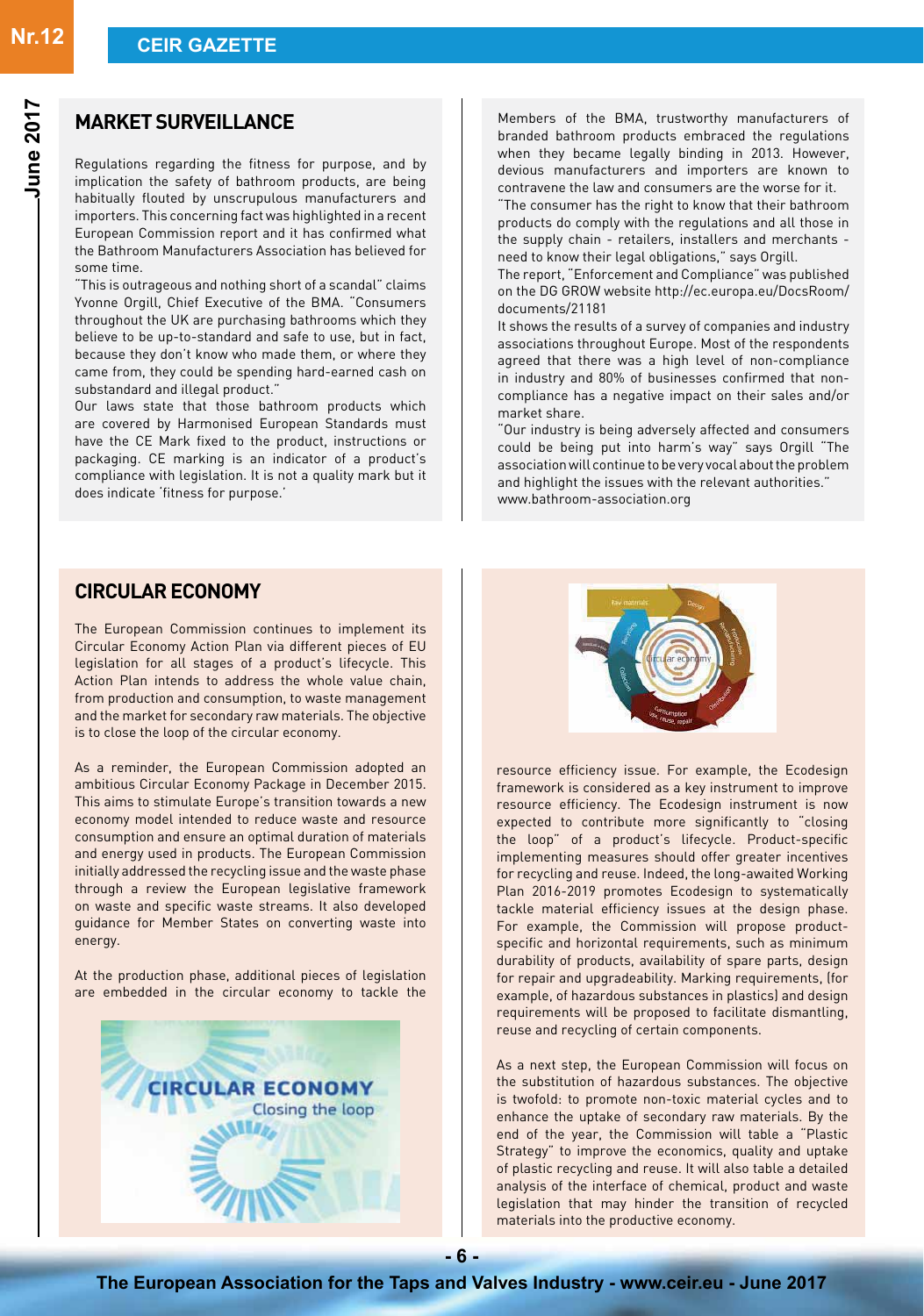# **A MESSAGE BY OUR AMERICAN FRIEND BARBARA**

(Excerpt from the 2016 PMI Annual report)

### PMI Positioned Well For Continued Success, Influence and Expansion

On September 9, 2016, I announced my plans to retire from PMI at the end of 2017. As I prepare to pass the baton after 18 years at the helm, I'm delighted to report that PMI is in terrific shape. We've come a long way from the early days of PMI's reorganization in 1998, and though I'm personally ready to move on to something new, PMI's job is far from being done. There is an exciting future ahead!

2016 was a year in the spotlight for PMI. Responding to the lead-in-water crisis in Flint, Mich., PMI members donated hundreds of faucets and other plumbing supplies that were installed by UA plumbers in more than 1,500 homes. Our humanitarian efforts in Flint gained media attention, including coverage by NPR, the Huffington Post, People, and various other news outlets.

Building on PMI's vision of "Safe, Responsible Plumbing. Always," PMI introduced a position statement and infographic advocating for the restoration of the United States' aging underground water infrastructure. The 2017 American Society of Civil Engineers' Report Card for America's Infrastructure gave D grades to the U.S. drinking water and wastewater systems. Aging infrastructure thwarts the distribution of clean water. More than 1.7 trillion gallons of treated water are lost annually before the water even reaches residential and commercial buildings where our members' products are installed.

Similarly, consumers need to do their part. The GMP Research, Inc., commissioned by PMI study found that WaterSense plumbing products, which save 20 percent more water than standard plumbing products, which are significantly underutilized. On average, only 7.0 percent of the toilets installed nationwide are WaterSense toilets, 25.4 percent of bathroom faucets are WaterSense certified, and 28.7 percent of showerheads are WaterSense certified.

2016 was also a year of collaboration and guarding against unintended consequences, which often result from well-intentioned ideas hatched in a vacuum. PMI has established itself as a trusted resource, providing the scientific and technical balance needed to make good decisions. Our work with Denver Water, the California Energy Commission, and U.S. Environmental Protection Agency are evidence of the value of taking a holistic approach to problem solving.

2017 will see us communicating the results of additional research relating to water efficiency and to having a better understanding of the impact of low flow rates on waterborne pathogens. Stay tuned!

We've expanded our international footprint though our vast network, continuing the great momentum we've achieved by maintaining our industry presence both domestically and globally. PMI's focus on networking and relationship building is critical to successful consensus building and achieving our initiatives, while supplementing our resources. Our small but mighty 3 ½-person staff continues to be incredibly productive through our contacts and partners.

Member prospecting and staff development continue as we maintain focus on enhancing member value in tangible ways. We've collected testimonials from our members to help communicate our value to prospective members. Increased exposure through a vigorous media outreach effort has also energized our profile and visibility. In 2016, PMI achieved an estimated media value of \$277,000 by achieving 77 pieces of original media coverage on outlets reaching an online readership of 839.5 million. The value was achieved through an expenditure of \$52,000, for a five-to-one return on investment.

As I prepare to start the next chapter in my life, I do so with the confidence that PMI is well-positioned for expansion, increased influence and success. The future holds exciting possibilities for PMI… and me!

Best regards, Barbara C. Higgens CEO/Executive Director Plumbing Manufacturers International



### THANKS TO BARBARA HIGGENS

Thanks you Barbara for everything you have done for CEIR directly and indirectly: we have much appreciated and we shall miss working with you. And, of course, if you have decided retirement means you have time to follow new dreams. May the next phase of your life bring you all that you seek and more. Our best wishes! CEIR Members